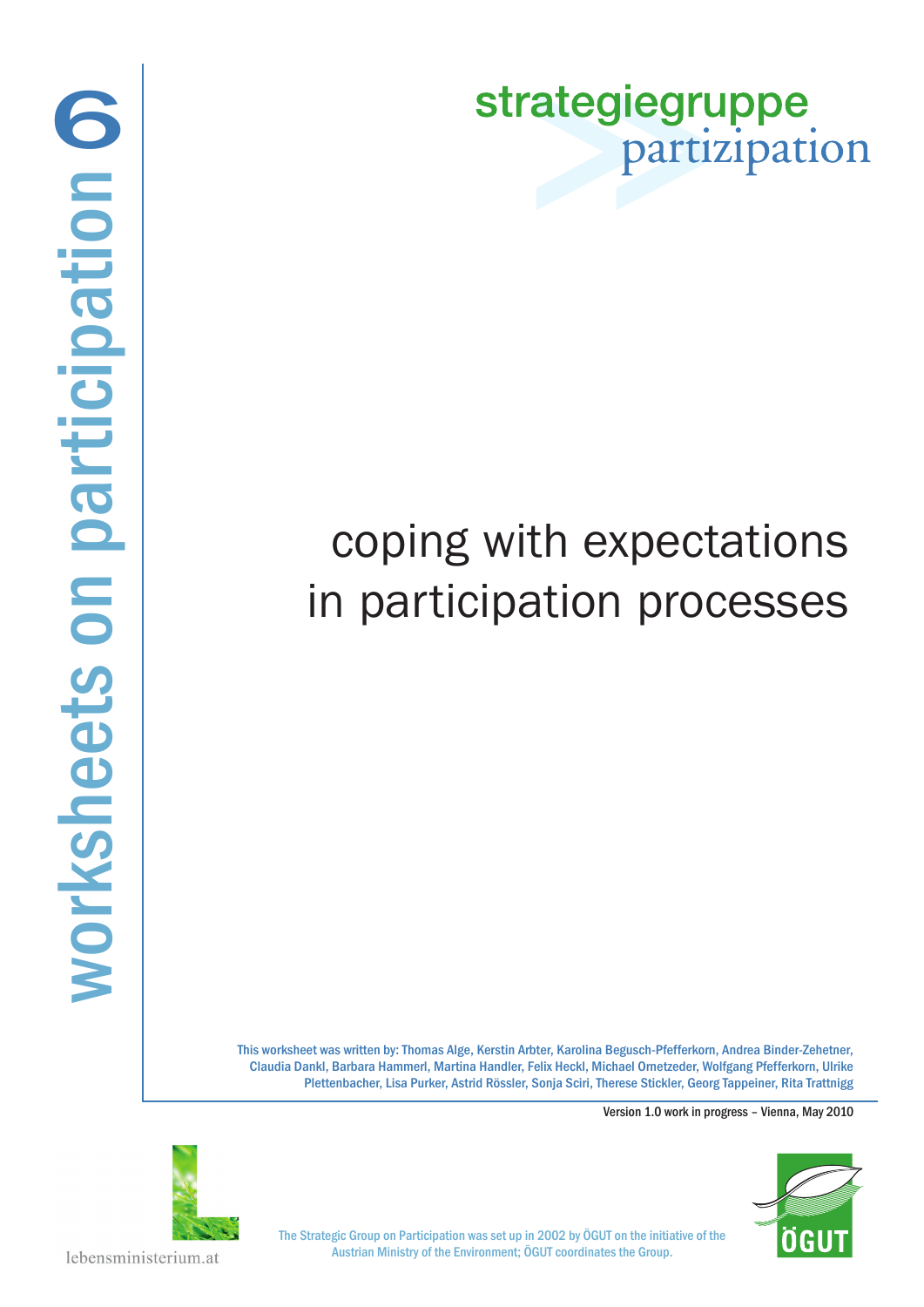

## Coping with expectations in participation processes

### Clarifying expectations and avoiding disappointments

Organizing or taking part in a participation process means getting involved in a different way of reaching decisions. Participation is a chance to live democracy in one's own surroundings, but it also makes demands on all those taking part. Frequently expectations that turn out to be unrealistic lead to disappointment and misunderstandings.

This worksheet is meant to help minimize the risk of frustration in participation processes. Such processes need thorough preparation, in order to sort out goals, target groups, content, structure and organization of the process properly<sup>1</sup>. Provided that this information is presented clearly at the start of the process, that binding rules are agreed with those taking part, and that their expectations are discussed ("expectation management"), many unrealistic expectations can be dispelled in advance and misunderstandings be avoided. The fact is that frustrated expectations can lead to a loss of confidence in the participation process; and once that happens, it is very difficult to re-establish such confidence.

The worksheet is aimed both at those commissioning, preparing and running participation processes and at representatives of groups of stakeholders and ordinary citizens. It describes expectations that may exist among the various different groups of participants, and ways of handling these. The worksheet is intended to encourage one to think over one's own and others' possible expectations, and to aid in developing a realistic picture of what possibilities a participation process opens up, as well as where its limits lie.

#### What this worksheet provides

The list of expectations discussed here could be extended. Each one is first formulated in a catchy phrase; in the text that follows it is discussed, before – under "Points to ponder" – recommendations for coping with it are presented. These may be aimed at all those involved, or specific groups of participants, or at the facilitators.

Cite as: Strategic Group on Participation (2010): Worksheet No. 6 on Participation, "Coping with expectations in participation processes", Vienna

 $1$  See also Strategic Group on Participation (2003): Worksheet No. 1 on Participation, "checklist on preconditions and quality criteria for participation processes in the public sphere", Vienna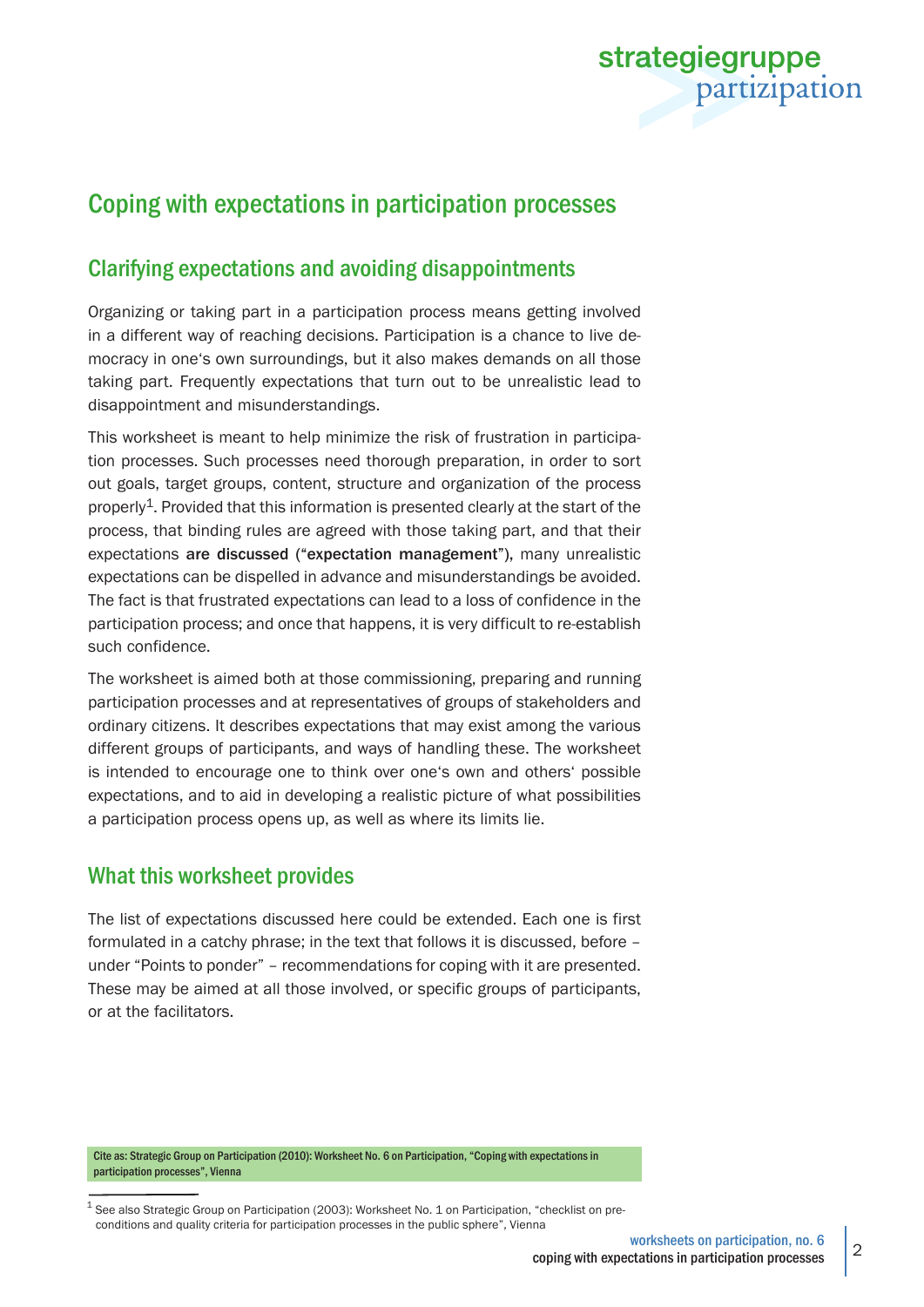

# The following expectations are discussed in this worksheet:

| "A participation process is for implementing my/our ideas 1:1!"                                                                                                                                                                                                                                   | 4              |
|---------------------------------------------------------------------------------------------------------------------------------------------------------------------------------------------------------------------------------------------------------------------------------------------------|----------------|
| "I represent my own interests, public welfare doesn't matter that much to me."<br>"I'm not against this project as such, but it shouldn't be implemented in my neighbourhood."<br>"This issue ought to matter just as much to everyone else as it does to us!" (e.g. a lobbyist's<br>perspective) | 4              |
| "I know exactly what the others think and what they're going to say."                                                                                                                                                                                                                             | 5              |
| "In any case there's no scope for alternatives, so what's the point of discussing it all?"                                                                                                                                                                                                        | 5              |
| "I don't just want to talk about details (e.g. the cycle track), but to help develop a comprehensive<br>solution (e.g. an overall traffic plan for the community)."                                                                                                                               | 6              |
| "I've expressed my concerns, now it's up to the politicians to find a solution - after all, what did<br>I elect them for?"                                                                                                                                                                        | 6              |
| "At the end of a participation process everyone is always on the winning side."<br>"Without exception, the result of participation processes is a win-win solution."                                                                                                                              | $\overline{7}$ |
| "Decisions reached via participation automatically contribute to sustainable development."                                                                                                                                                                                                        | $\overline{7}$ |
| "The participation process is fine as a way of giving people something to do - but at the end<br>of the day it'll be us who actually decide!"                                                                                                                                                     | 8              |
| "The politicians and civil servants end up doing whatever they like, regardless!"<br>"They just want to keep us busy!"                                                                                                                                                                            | 9              |
| "I put time and energy into it all and someone else sells the result as theirs."                                                                                                                                                                                                                  | 10             |
| "If people are interested in the issue, they'll definitely join in the participation process."<br>"Only a handful has come along - obviously people aren't interested in having a say, even in<br>matters that affect them directly."                                                             | 10             |
| "Our grassroots initiative represents the majority, so we can prevent the project being<br>implemented!"<br>"Here we have the last word!"                                                                                                                                                         |                |
| "As I represent a club with a wide membership here, my voice carries more weight!"                                                                                                                                                                                                                | 11             |
| "The longer the discussion goes on, the more likely it is that everyone is happy!"<br>"A proper discussion takes time."<br>"After three meetings we must have a result that can be implemented on the spot."                                                                                      | 11             |
| "The facilitators aren't neutral - after all, they get paid by one particular organization."<br>"The facilitators will come up with the right solution for me."                                                                                                                                   |                |
| "The facilitators are responsible for the result."                                                                                                                                                                                                                                                | 12             |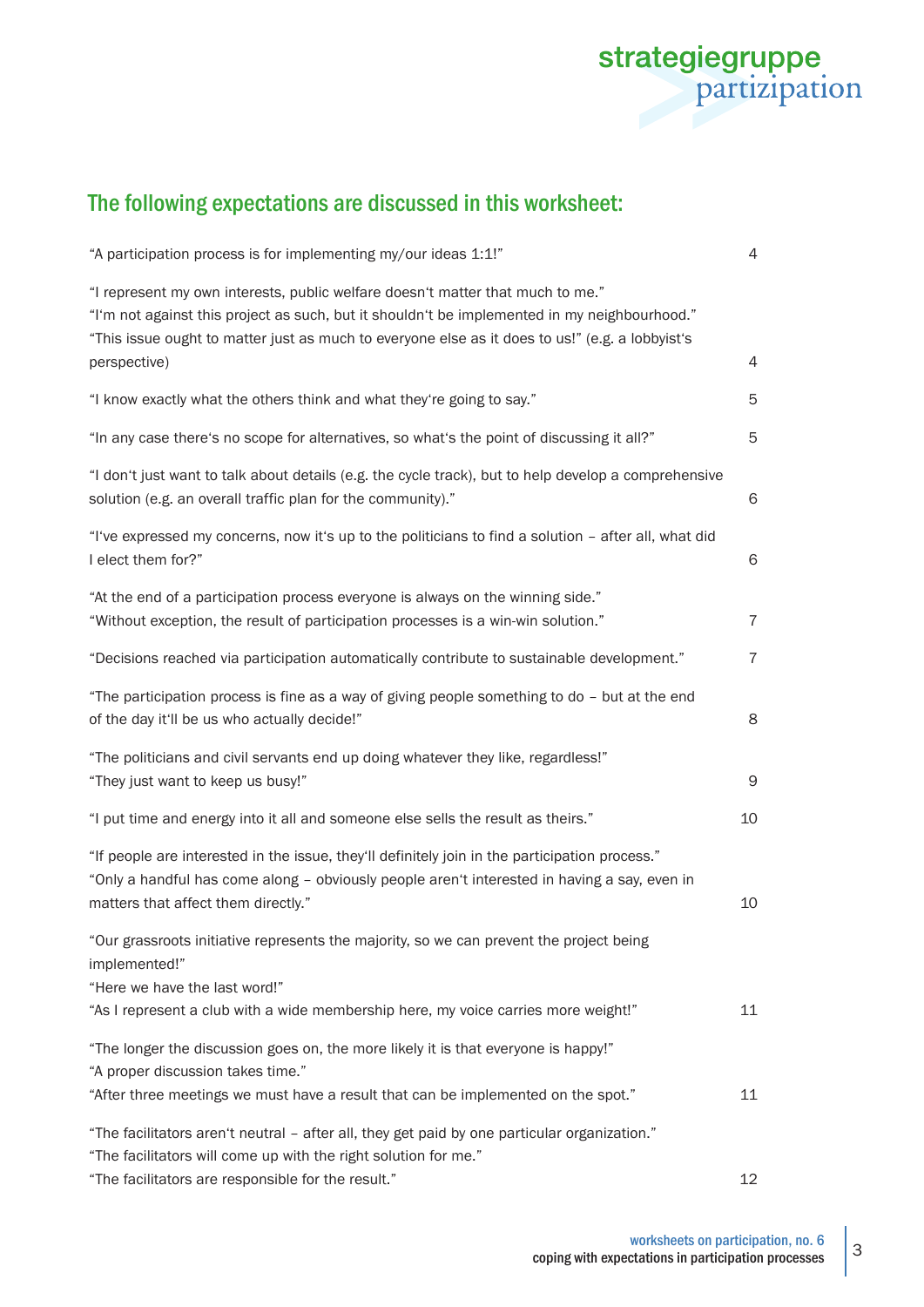

Possible expectation:

#### "A participation process is for implementing my/our ideas 1:1!"

In a participation process all sorts of different people with differing interests and needs meet up. Each participant can table his or her views, ideas, interests and creative suggestions within the framework of the process. Democracy comes alive only as and when the various different interests clash and people discuss this. So enforcing one's own interests across the board is possible only in exceptional cases. The goal of a participation process is to find a solution which the various different standpoints contribute to and that accomodates the various different needs as well as possible.

#### Points to ponder:

- > As a civil servant or facilitator you should make it clear right at the start that, with rare exceptions, a participation process cannot fulfil the expectation of enforcing one's own ideas across the board.
- > As a participant you should be aware that, given the disparity of interests, this expectation can be fulfilled only in exceptional cases.
- > A participation process is an opportunity for dialogue. As a participant in the process you will encounter other points of view and perspectives that may have been unknown to you previously. With the new information your viewpoint (and others') may develop further or shift.
- > It is important to reach agreement at the start of the process that everyone is willing to listen to the others' views, and to discuss ways in which disparate views could be brought closer together<sup>2</sup>..
- $>$  How decisions are reached also makes a difference<sup>3</sup>: If they are reached by negotiating for a consensus, it is pretty likely that the final result will incorporate your view to some extent. If decisions are reached by majority vote, you might be among the participants who were outvoted.

#### Possible expectations:

"I represent my own interests, public welfare doesn't matter that much to me."

#### "I'm not against this project as such, but it shouldn't be implemented in my neighbourhood."

#### "This issue ought to matter just as much to everyone else as it does to us!" (e.g. a lobbyist's perspective)

What motivates ordinary citizens or common-interest groups to take part in a participation process varies greatly; however, it is always connected with a personal interest in an issue or in solving a problem. In cooperative processes the participants learn that for a real solution to be possible differing viewpoints need to be harmonized, whether private concerns of individual citizens

 $2$  For appropriate methods see also: www.partizipation.at/methods.html

<sup>3</sup> See also Strategic Group on Participation (2008): Worksheets on participation, No. 5 "reaching decisions in participation processes", Vienna.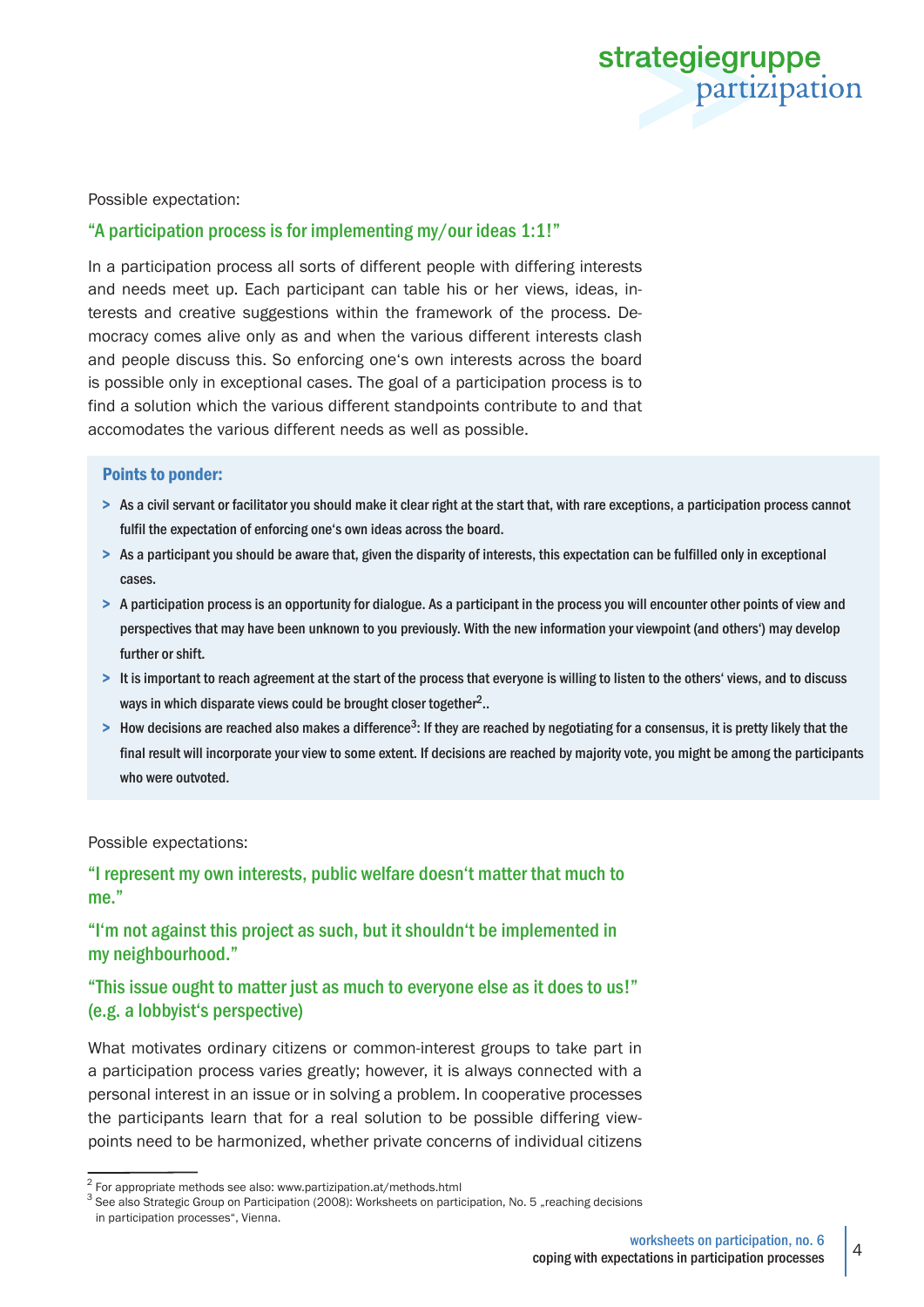

or public welfare – e.g. the need of peaceful surroundings to live in versus the wish for satisfactory access and a road network without gaps. The dialogue promotes understanding for other interests, and possibly convergence with the viewpoints of other individuals and groups taking part.

#### Points to ponder:

- > Going back to first principles: individuals' right to belong to a community carries with it a responsibility to contribute to preserving and renewing that same community according to their respective position and abilities. If people succeed in anchoring participation in place as an instrument of well-balanced rights and obligations within a community, conflicts between individual interests and public welfare can be defused to some extent.
- > Your job as a facilitator is to create a space in which it becomes possible to see individual or group interests in relation to other viewpoints tabled in the context of a overreaching whole. In the course of the process the important thing is to increase reciprocal understanding for the legitimate interests of all the participants, thus achieving the conditions necessary for joint solutions.

Possible expectation:

#### "I know exactly what the others think and what they're going to say."

Rigid opinions about other groups involved (politicians, civil servants, NGOs, business people, ordinary citizens) impede open communication in participation processes. They prevent one from listening attentively to how the others present their views and interests, from recognizing these as legitimate, and from joining in the search for a joint solution without reservations.

#### Points to ponder:

- > As a facilitator, establish an atmosphere of openness and trust in which all concerns can be tabled on an equal footing and polemics and disparagement have no place. Aim to get everyone taking part to listen to the others and accept their concerns as legitimate.
- > As a participant in such a process, enter into discussion with an open, curious mind. One cannot always size up all the various points of view accurately in advance.

#### Possible expectation:

#### "In any case there's no scope for alternatives, so what's the point of discussing it all?"

A participation process needs plenty of scope for (re)shaping things; so anyone launching such a process should check in advance what has already been decided and what options are available as regards searching for a joint solution. If it is clear at the start of the process how much scope is available for (re) shaping things, this will make it much easier for individuals to decide whether they want to take part in the process in the circumstances obtaining.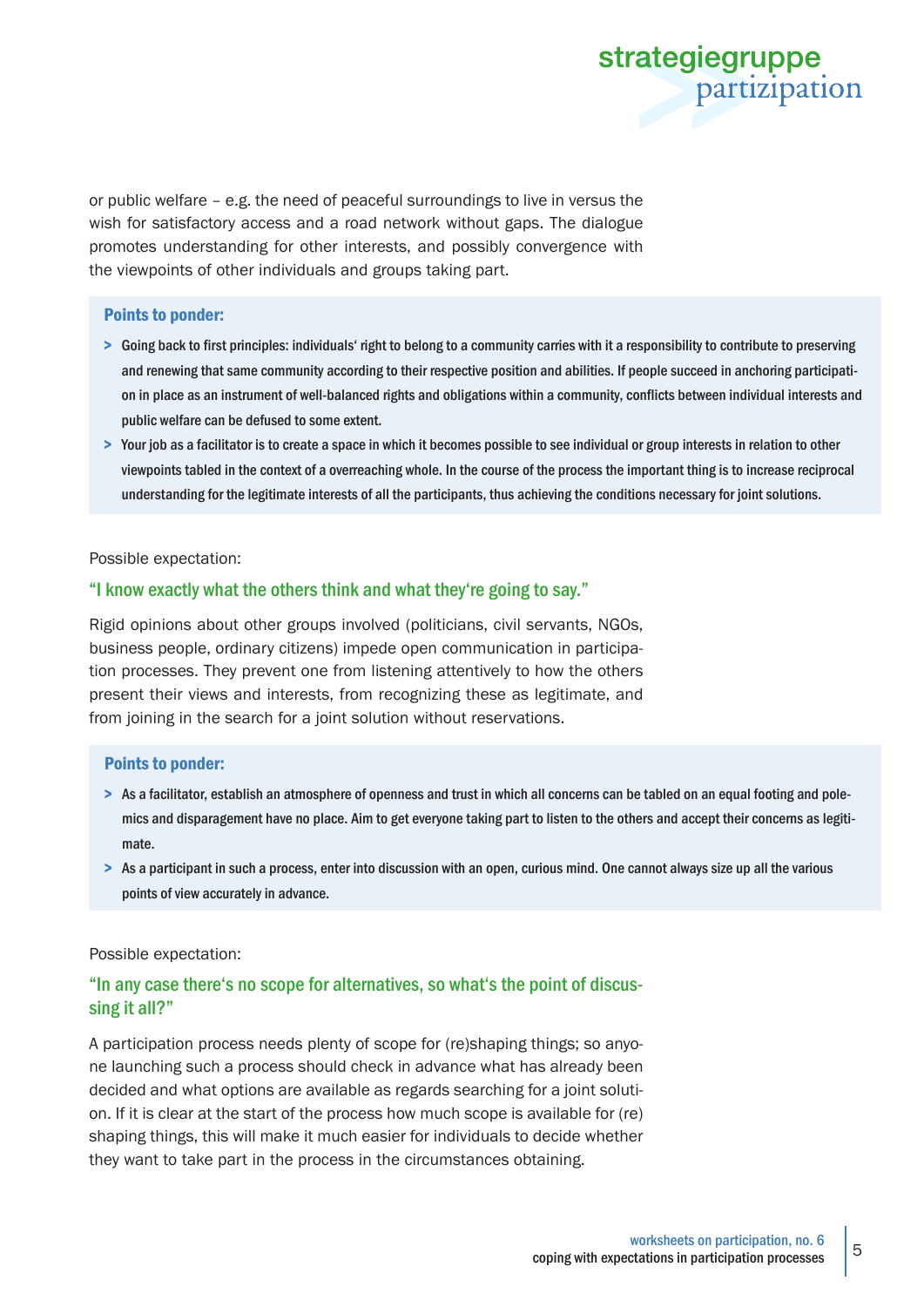

#### Points to ponder:

- > As a facilitator, define in advance with those responsible what is up for discussion and what is not.
- > Explain clearly how much scope exists for (re)shaping things, so that potential participants can decide whether they want to take part, and so that no misunderstandings and unrealistic expectations arise among the actual participants.
- > If, before a participation process gets going, the target groups addressed fail to get involved, possibly because there is not enough scope for (re)shaping things, you should, in your capacity as facilitator, think over again together with the client how the offer can be made more attractive.

#### Possible expectation:

#### "I don't just want to talk about details (e.g. the cycle track), but I want to help develop a comprehensive solution (e.g. an overall traffic plan for the community)."

Apart from defining the framework, the goals and the assignment, it is also important that the process boundaries be staked out clearly – for instance, what level the issue to be decided is at and which topics can be discussed, and decisions taken on them, at this level. An agreement could be reached, say, that a particular topic or a higher-level issue should be made the subject of a different participation process. The participants could then decide whether they wanted to take part in the process on that topic.

#### Points to ponder:

- > Before commissioning a participation process, clarify the topic to be discussed and define/delimit it in a sensible way (if possible together with the participants).
- > As a facilitator, clarify who is authorized to decide a higher-level issue, and how you can make the need for discussion clear to the department concerned and/or pass relevant results connected with a higher-order issue to that department.
- > As a facilitator, provide enough opportunity within the participation process for addressing pent-up needs to discuss things. In cases where the topic has been delimited beforehand, explain what can/cannot meaningfully be discussed/dealt with, and why this boundary has been chosen.

#### Possible expectation:

#### "I've expressed my concerns, now it's up to the politicians to find a solution – after all, what did I elect them for?"

In a representative democracy the task of those elected to political office is to represent the citizens' interests and to incorporate these in political decisions even-handedly. In practice some interests are accomodated to a greater extent, other hardly or not at all. There can be all sorts of reasons for this: how visible these interests are, how influential the relevant lobby is,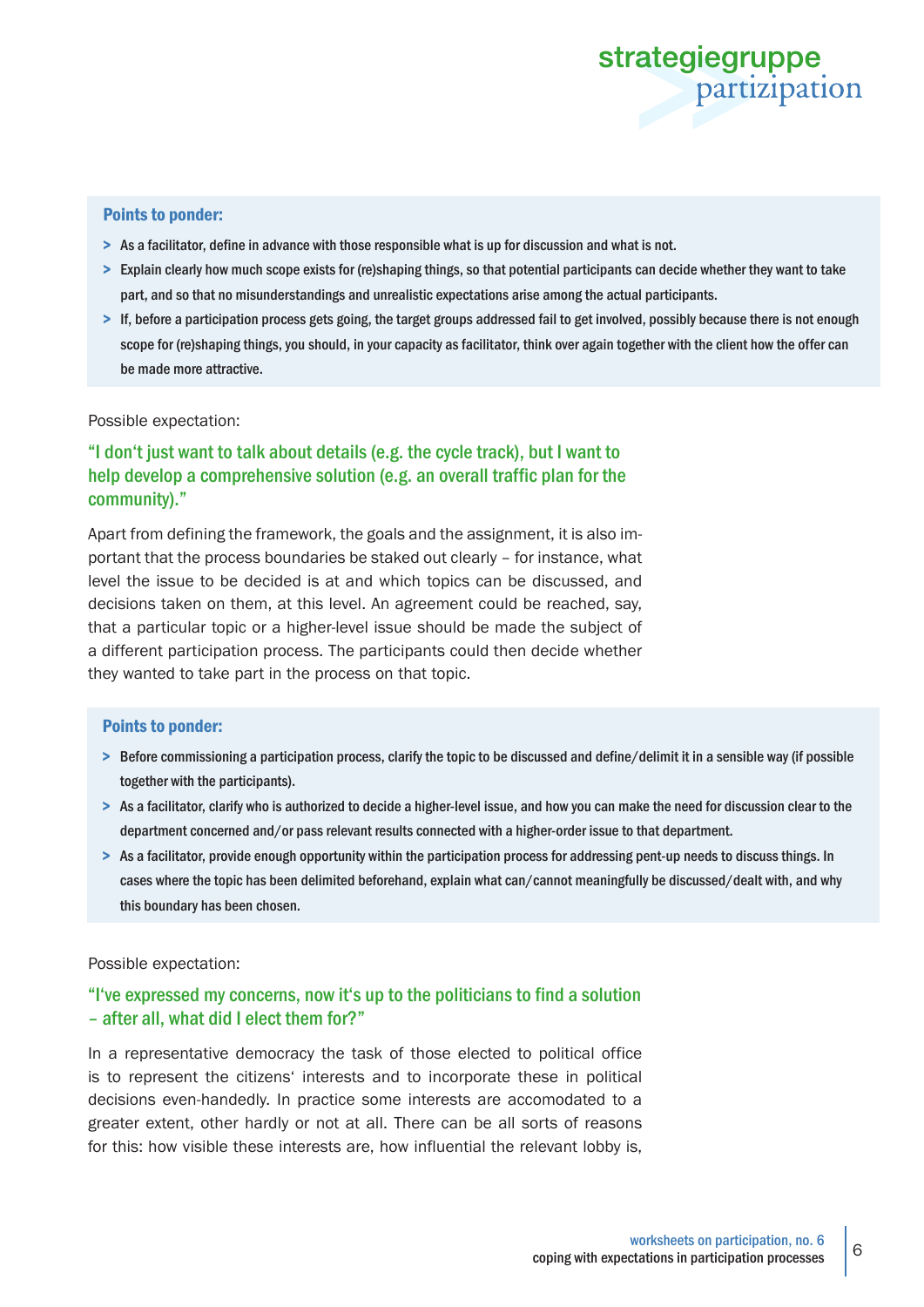

how vehemently and obstinately the relevant demands are put forward, etc. Participation processes provide a forum in which one can canvass for one's concerns, find allies and convince others with arguments.

#### Points to ponder:

- > Politics always involves negotiating between differing interests; only those concerns that are actually tabled and presented in plausible terms can play a part in the negotiations. If you yourself are active on behalf of your concern, the chances that a solution will be found for it improve.
- > Participation processes require commitment and an investment in time from those taking part. At the same time, though, they provide opportunities to influence decisions that affect one's own quality of life.

#### Possible expectations:

"At the end of a participation process everyone is always on the winning side."

#### "Without exception, the result of participation processes is a win-win solution."

As a rule, successful participation processes deliver durable solutions which fit in with the needs of many of those taking part. But the results of participation processes do not always benefit everyone taking part. However, those forced to put up with disadvantages can, for instance, receive appropriate compensation for these, in which case they will find it easier to agree to the solution in question.

#### Points to ponder:

- > It is essential to identify the disadvantages clearly by name and not to gloss over them.
- > See to it that compensation for disadvantages is fair, i.e. that those forced to put up with disadvantages receive the best compensation possible, e.g. by means of noise abatement measures, special community services, grants etc.
- > Take care that people who fail to (or are unable to) participate are not saddled with most of the disadvantages.
- > As a facilitator, try to motivate everyone who may be affected by a solution to participate.

#### Possible expectation:

#### "Decisions reached via participation automatically contribute to sustainable development."

Public participation plays an important part in sustainability strategies – after all, these are intended to achieve a balance between economic, social and environmental interests acceptable to all those involved. But this does not automatically mean that decisions prepared via participation will lead to sustainable results. In the reality of participation processes it is all but ruled out that the manifold aspects of sustainable development will be adequately re-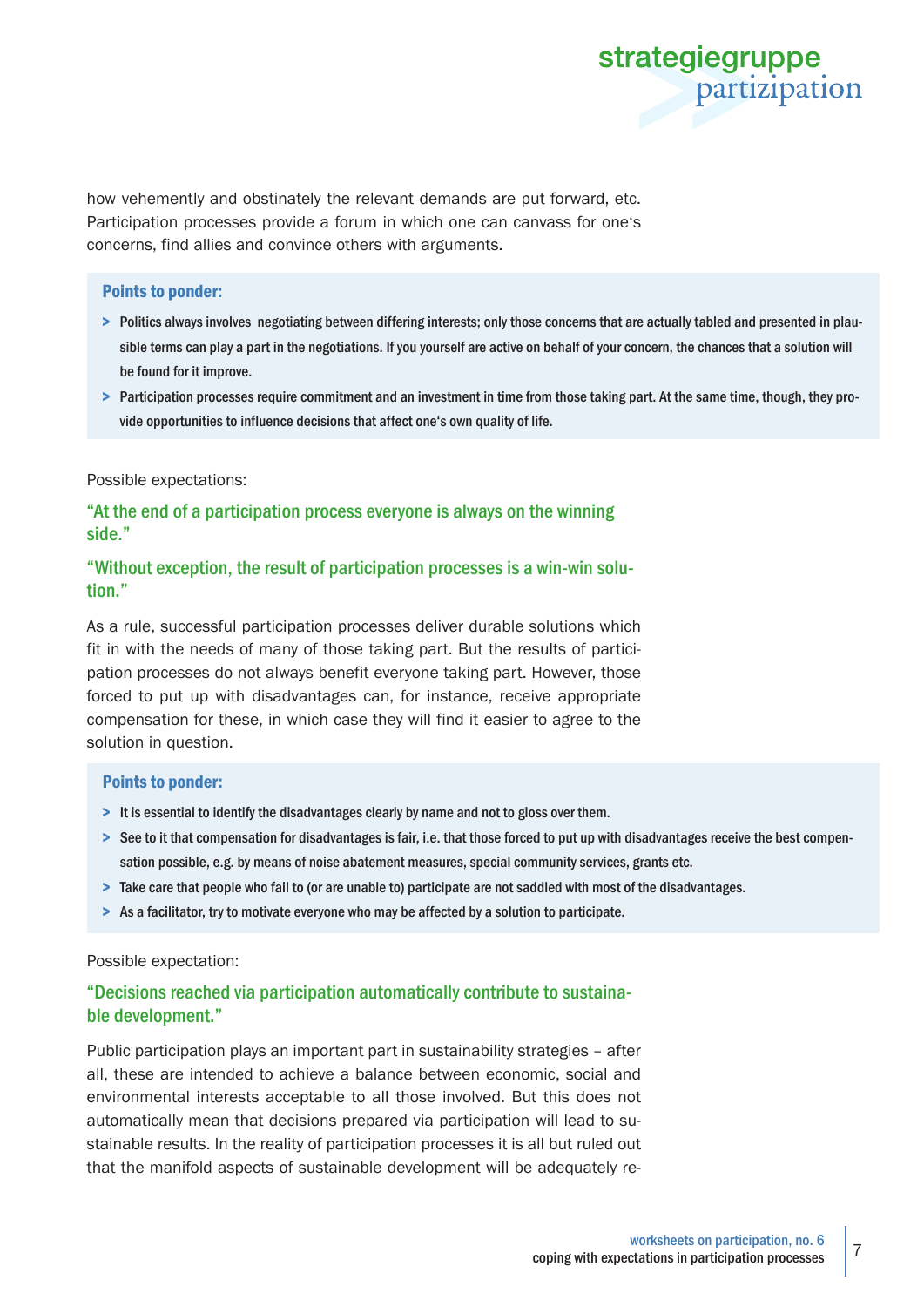

presented purely by the various groups taking part. Sustainable development is not just about reconciling environmental, social and economic aspirations with one another, but is also concerned with the needs of future generations – as well as pursuing a global perspective of social justice.

#### Points to ponder:

- > Encourage all participants to reach a consensus on what the concept of sustainable development implies in the context of the actual issue.
- > Invite people representing all relevant aspects of sustainable development to participate in the process.
- > Discuss conflicts between economic, environmental and social goals, and clarify whether/how these differing interests should/can be taken into account on an equal footing in the participation process.
- > Point out what effects various possible solutions would have on the relevant aspects of sustainable development, and how negative effects can be avoided.
- > If possible, bear in mind what effects the results of the participation process could have on future generations.

#### Possible expectation:

#### "The participation process is fine as a way of giving people something to do – but at the end of the day it'll be us who actually decide!"

This attitude (not unknown among politicians and civil servants) has to do with the issue of what role those taking part have in the process (to what extent they can share in the decision) and who ultimately has the last word on the issue under discussion. If policymakers opt for a participation process, they must be willing to take the results of the process into account when taking their decision. "Taking into account" means that the policymakers give respectful attention to these results and incorporate them in their decision as far as possible. If their decision diverges significantly from the results reached via participation, intelligible reasons for this should be given/communicated in terms of the content of the participation process<sup>4</sup>. How smoothly novel, participative ways of reaching decisions mesh in with the traditional forms of representative democracy largely depends on how the interface between the participation process and the policymaking bodies is configured.

<sup>&</sup>lt;sup>4</sup> See also: "Standards of Public Participation", adopted by the Austrian Council of Ministers on 2 July 2008), www.partizipation.at/standards\_pp.html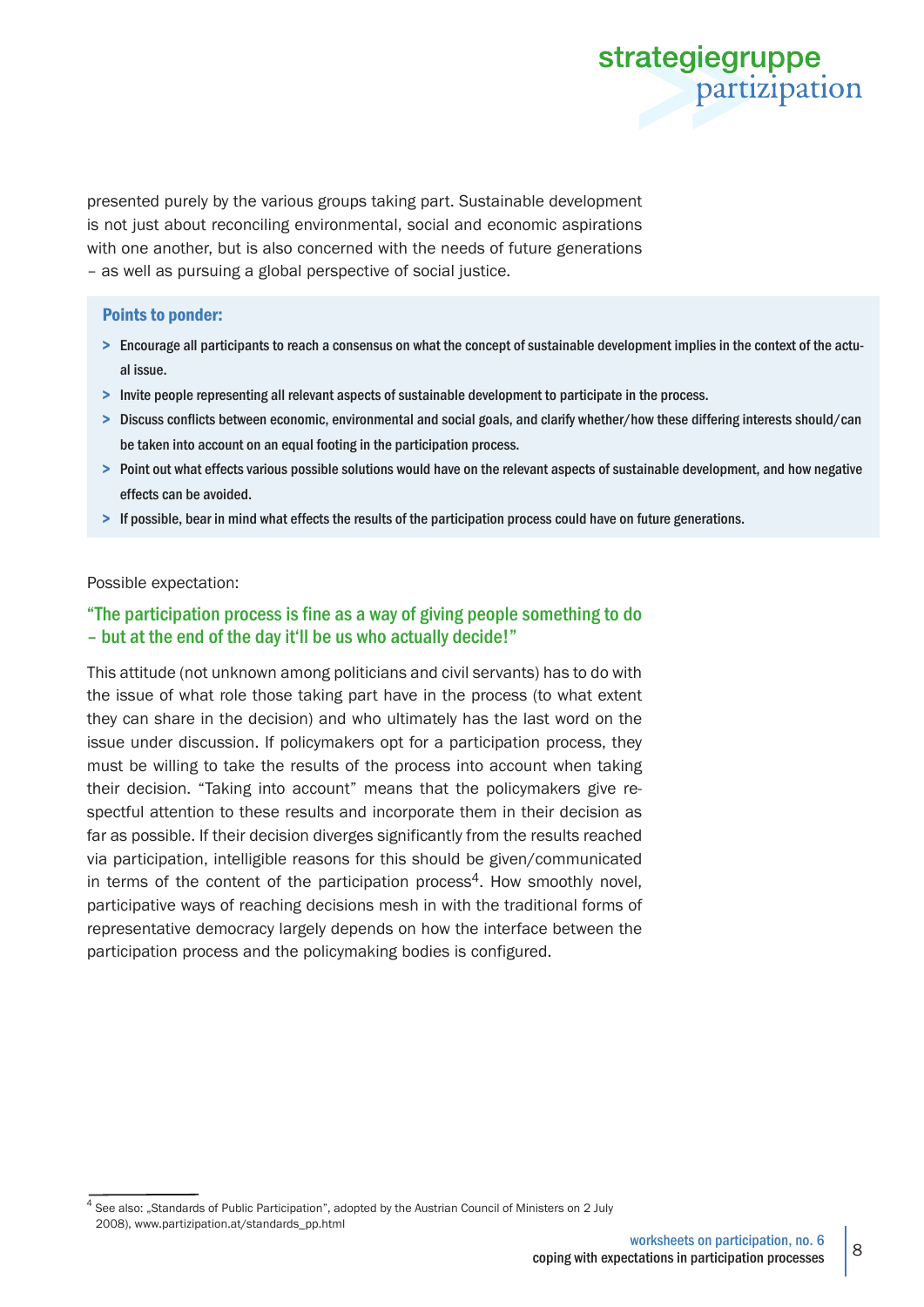# strategiegruppe partizipation

#### Points to ponder:

- > It must be clear from the start both to the organizations funding participation processes and to those taking part how far the results of the process are binding, who ultimately decides, and whether the participants are simply being consulted or are to share in a joint decision. If the participants come to feel that they are not being taken seriously and that the results of the process will not be taken into account in the final decision, their willingness to get involved in anything similar may be permanently impaired (see also the next point).
- > Solutions reached in participation processes can have several advantages for policymakers<sup>5</sup>: for instance, the quality of the results and/or the level of acceptance may be higher, planning may be more dependable, etc. In most cases participation processes enhance the material on which to base the decision, but leave the actual decision in the hands of the political entities officially responsible. For the policymakers that often means, that their decisions become more visible, and thus need to be explained intelligibly: the responsibility of the policymaking bodies is then more in the public eye.

Possible expectations:

#### "The politicians and civil servants end up doing whatever they like, regardless!" / "They just want to keep us busy!"

Some individuals and common-interest groups doubt whether politicians and civil servants actually take the results of participation processes into account. This attitude may be due to negative experience with processes of this kind. To counteract this attitude, which of course inhibits people from taking part in such processes, the best way of generating trust is to present credible opportunities to participate; successful case histories can serve as models here.

#### Points to ponder:

- > Before initiating a participation process, one should check whether such a process is a suitable tool for the issue in question, whether the necessary resources are available and whether the policymakers are willing to take the results achieved into account (see also the previous expectation).
- > It makes sense for individuals and common-interest groups to consider beforehand whether the offer to participate is attractive enough<sup>6</sup> and whether alternatives preferable to getting involved in a participation process exist.
- > The following questions may be helpful as and when individuals and common-interest groups weigh up whether to take part in a participation process:
	- What exactly do I want to achieve in this process?
	- What are my top-priority aims? What matters less to me?
	- How good are the chances that I can achieve my aims? Who or what could be helpful? Who or what could jeopardize achieving these goals?
	- What are my maximum aims? What are my minimum aims? In which areas could I make (limited) concessions? Where do I have leeway for negotiation?
	- How else can I achieve my aims (other than by taking part in a participation process)?

<sup>&</sup>lt;sup>5</sup> See also Strategic Group on Participation (2004): Worksheets on participation, No. 2 "benefits of partici-

pation processes from the point of view of the various groups of agents", Vienna

See also Strategic Group on Participation (2003): Worksheets on participation, No. 1 "checklists on preconditions and quality criteria for participation processes in the public sphere", Vienna as well as "Standards of public participation – Recommendations for Good Practice", April 2008.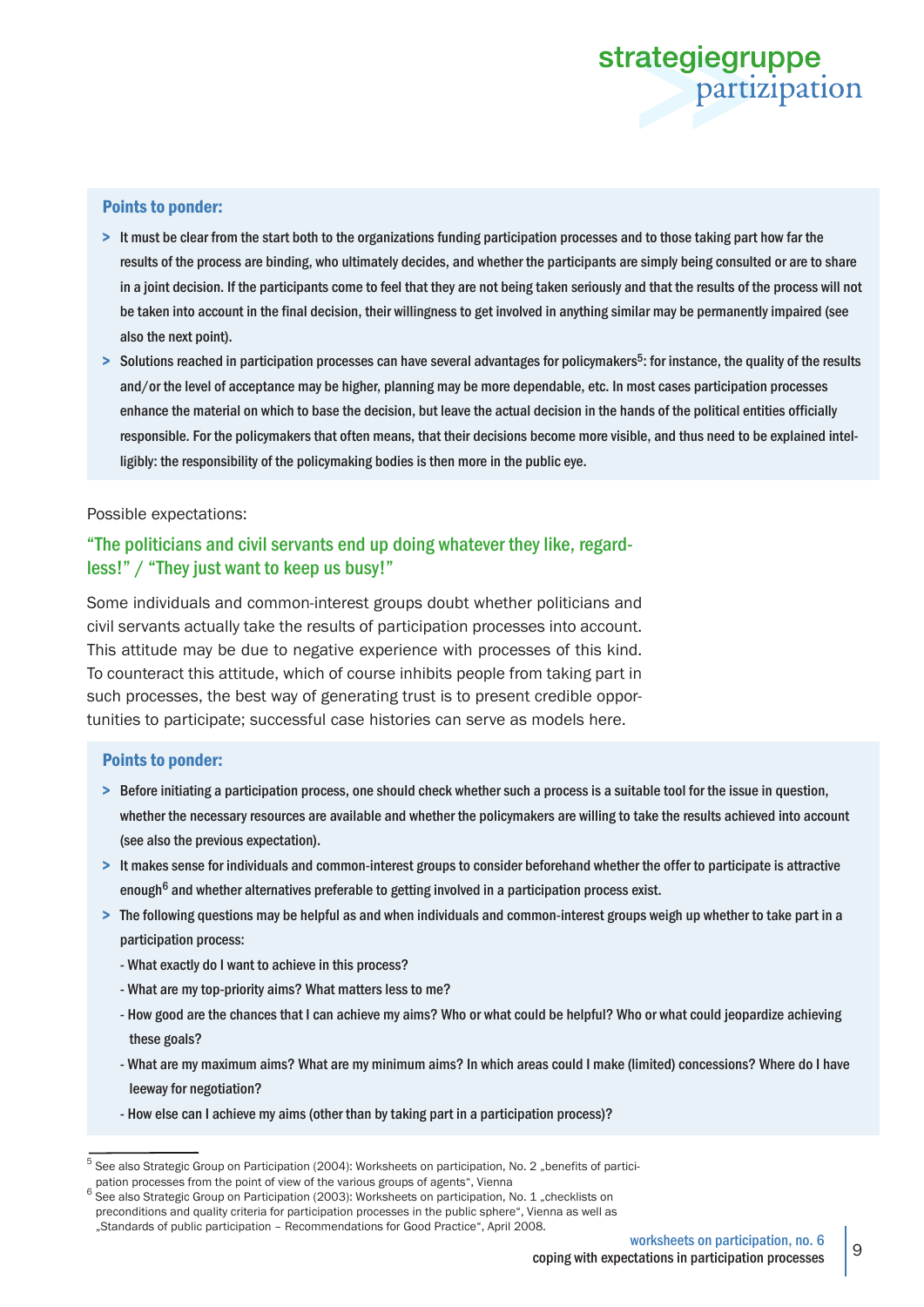

#### Possible expectation:

#### "I put time and energy into it all and someone else sells the result as theirs."

In a participation process a large number of people contribute to the result achieved. If these contributions are left unmentioned at the end of the day, and only a few people, for instance politicians and civil servants, are publicly associated with the result achieved, this may annoy many of those involved.

#### Points to ponder:

- > Participation stands and falls with appreciation and recognition. Politicians and civil servants should publicly recognize and acknowledge the commitment of people who volunteer to take part in participation processes in their spare time: this may involve naming them in public, awarding prizes or privileges, financial compensation, etc.
- > Communication in and around a participation process is a tricky business; arrangements for this should be made at the start of the process.. Who communicates details of the process and its results to the outside world, and in what form? It is also a good idea to agree with the policymakers (if possible in writing) how the results of the process are to be handled.

#### Possible expectations:

"If people are interested in the issue, they'll definitely join in the participation process."

#### "Only a handful people have come along – obviously they are not interested in having a say, even in matters that affect them directly."

Reluctance to participate may simply be due to lack of interest. In many cases, though, there is something wrong with the general set-up – e.g. the dates of meetings, the scope offered for creativity, or the way the topic has been prepared beforehand. There are a number of obstacles (mainly for migrants, single parents and other disadvantaged groups) to taking an active part in public discussions. For someone to decide to join in a participation process, they need to have enough time, to obtain and understand the relevant information, to feel competent to have a say about the topic in question, etc. Previous mishaps or the feeling that ordinary citizens are completely powerless can also be reasons for not joining in a participation process.

#### Points to ponder:

- > Is the information about the process easy to understand, and has it reached as many target groups as possible?
- > Does the process timetable take the various time constraints applying to as many potential participants as possible into account?
- > Have arrangements been made so that hard-to-reach groups (see above) can take part too?
- > Is the offer of participation attractive enough? Have the participants enough scope for negotiating and sharing in decisions?
- > In large-scale participation processes the amount of time required can be an obstacle: in contrast to civil servants, ordinary citizens and some lobbyists invest their time and knowledge on an honorary basis. So it is important to acknowledge adequately the time invested free of charge and the specialized knowledge contributed, and to indicate in advance how much time is likely to be needed.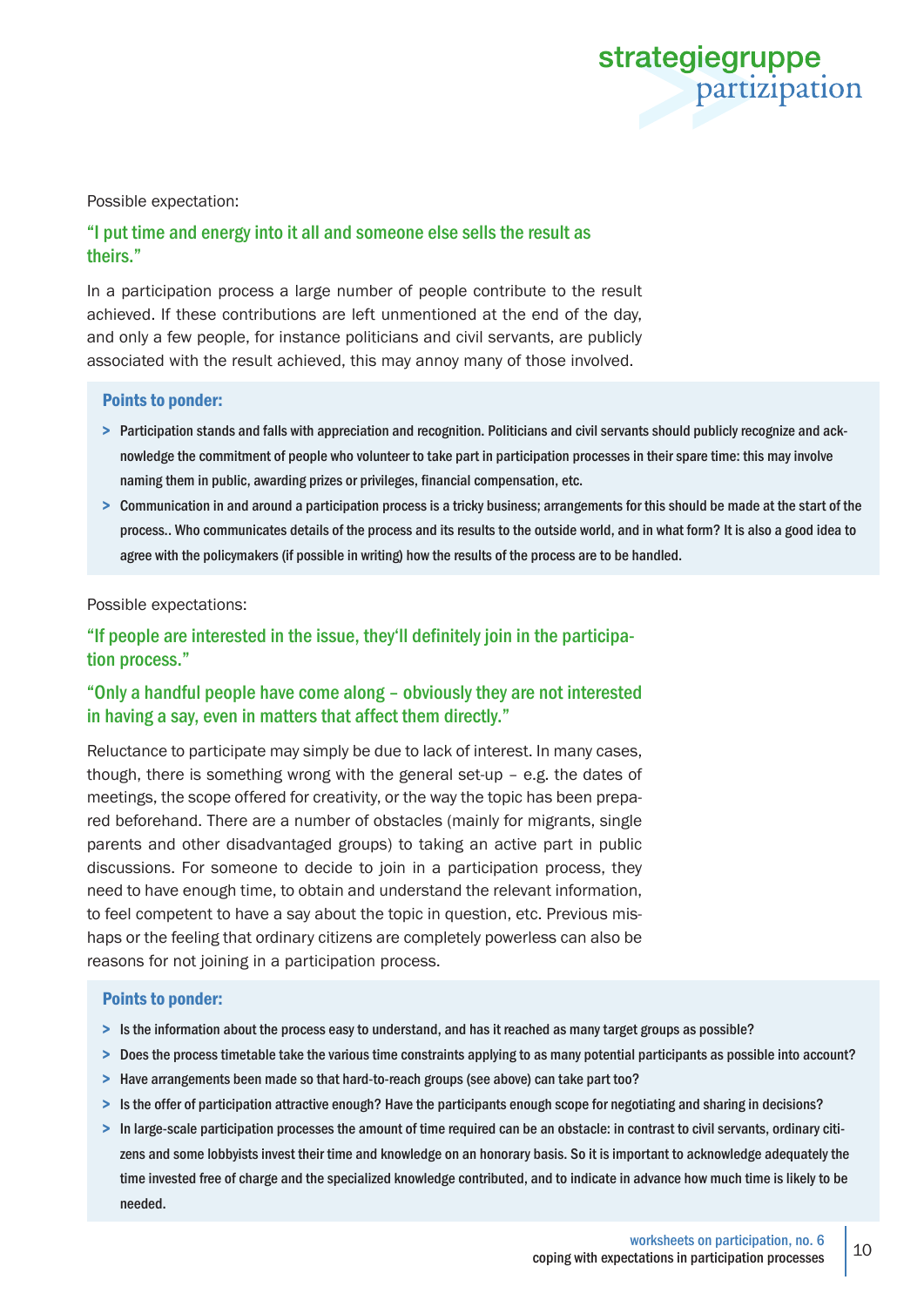

#### Possible expectations:

#### "Our grassroots initiative represents the majority, so we can prevent the project being implemented!"

#### "Here we have the last word!"

#### "As I represent a club with a wide membership here, my voice carries more weight!"

The question of how to weight votes frequently comes up in participation processes. Neither the rule "one person or organization – one vote" nor the rule "the more members a club has, the more weight the vote of the club's representative carries" applies automatically. Arrangements about this need to be made at the start of the process, in line with the actual situation. Weighting votes makes more difference to the result in the case of majority voting than in the case of consensual decisions; it is not often employed in participation processes, though.7

#### Points to ponder:

- > The decisive factor as regards attaining one's goal is not the number of people supporting a given proposal, but how convincing the arguments for or against it are – and often the legal framework, too. So it is important to prepare one's arguments with care and to clarify what is legally possible.
- > As a facilitator, see to it that the various groups can present their interests and views on an equal footing, and that communication takes place on a level playing-field and on an equal footing.

#### Possible expectations:

#### "The longer the discussion goes on, the more likely it is that everyone is happy!"

#### "A proper discussion takes time."

#### "After three meetings we must have a result that can be implemented on the spot."

Discrepancies in people's expectations about the timescale for the process can be resolved if information is provided about how much time is available. It is a good idea to paint a realistic picture of the time constraints applying to working out a result, and of the political and administrative steps between the end of the process and actual implementation. Sufficient time for discussion makes it easier to understand others' interests, facilitates convergence between differing points of view, and makes it more likely that a solution with wide support will be found. However, a longer discussion does not always improve the quality of the result. In some cases it makes sense – even if the ideal solution has not been found and agreement seems far off – to terminate

 $^7$  See also Strategic Group on Participation (2008): Worksheets on participation, No. 5 "reaching decisions in participation processes", Vienna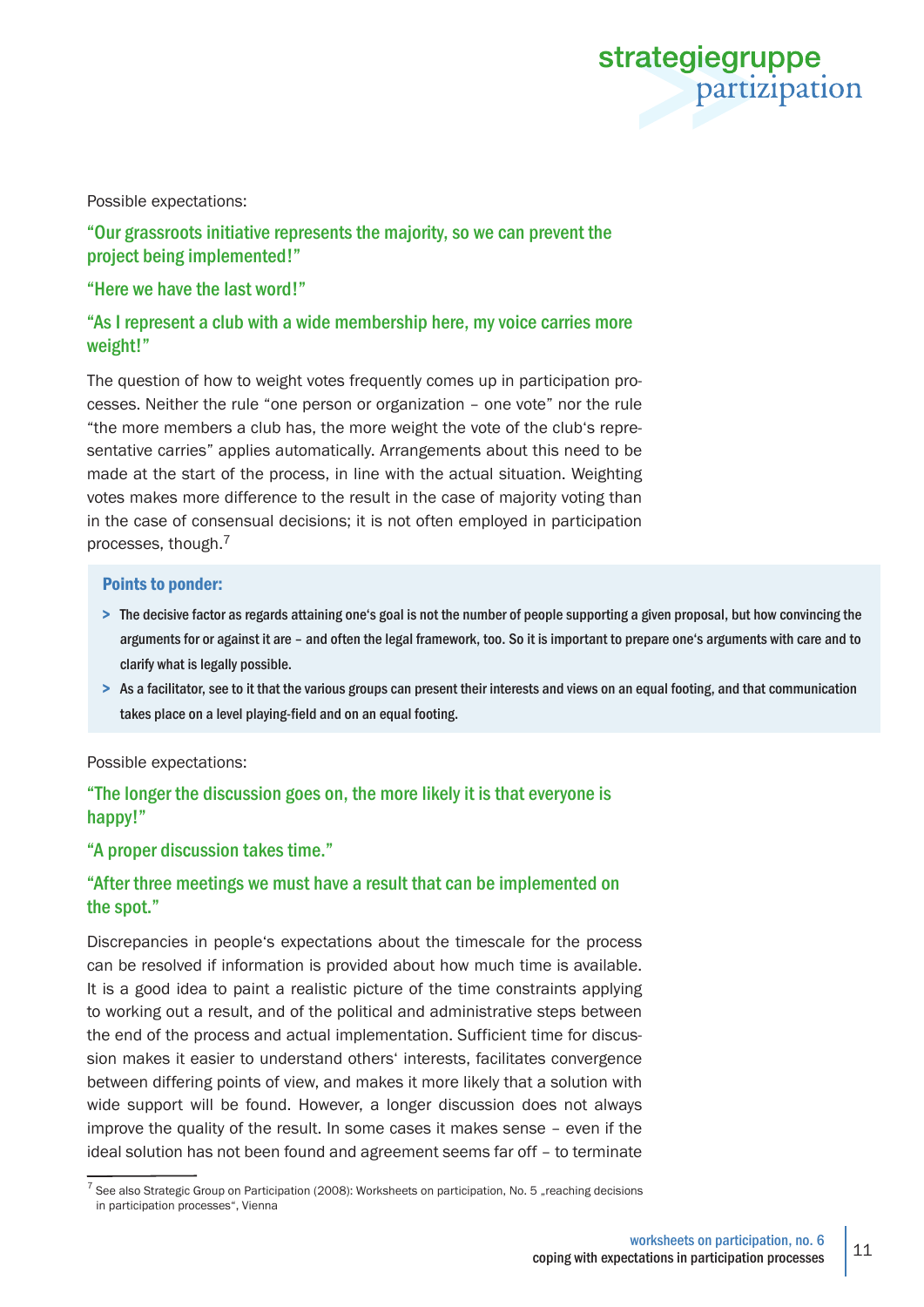

a long-drawn-out discussion and bring about a decision. If necessary, the decision can be reviewed and modified at a later date; this can even be agreed during the process itself.

#### Points to ponder:

- > As a facilitator, peg out the framework for the participation process (e.g. time available, budget provided, etc.) and make it clear to all participants what they are getting into and within what framework decisions can/must be reached. Allow some extra time as a precaution.
- > Divide the process into separate phases and steps, and make it clear to the participants which decisions much be taken by a given date and which can be taken later. That makes it easier to understand the process, and gives the participants more confidence in the procedure adopted.
- $>$  Give some thought to the question of exactly how decisions are to be reached<sup>8</sup>. If you need to make the current situation clear after a period of discussion, you can ask everyone how they feel, or carry out a straw poll.
- > At the start of the discussion settle whether decisions are reached by majority vote, or the decision is delegated to others if a decision based on consensus is not reached within the time envisaged.
- > Make it clear what the consequences will be if no agreement is reached for instance, that the policymakers may take the result of the process less seriously.
- > If the various interests clash head-on, one possibility is to aim for a consensual solution in the essential points and to list the remaining points (on which no agreement can be reached) in a special document, with the option of coming back to these and going on working on them at a later date. A document of this kind often makes things much easier for the participants, and can open the way to a consensus in other areas.

Possible expectations:

#### "The facilitators aren't neutral – after all, they get paid by one particular organization."

#### "The facilitators will come up with the right solution for me."

#### "The facilitators are responsible for the result."

Facilitators are responsible for the process, but not for the content of the results. Their task is to assure the quality of how the process is prepared and carried out. They are not responsible for the solution in terms of content – that is what the actual participants generate. Expectations about the facilitators' role should be sorted out with the client when their remit is specified, and with the participants at the start of the process.

#### Points to ponder:

- > What exactly is the facilitators' remit? Does it allow them to mediate and to act neutrally?
- > Who selects the facilitators? Are the common-interest groups taking part involved in the selection?
- > Who commissions and pays the facilitators? Is the funding shared out so that the participants contribute?
- > Has the facilitators' role been made clear to the participants at the start of the process? Has it been made clear that the participants, not the facilitators, are responsible for the result and/or solution?

<sup>8</sup> See also Strategic Group on Participation (2008): Worksheets on participation, No. 5 "reaching decisions in participation processes", Vienna